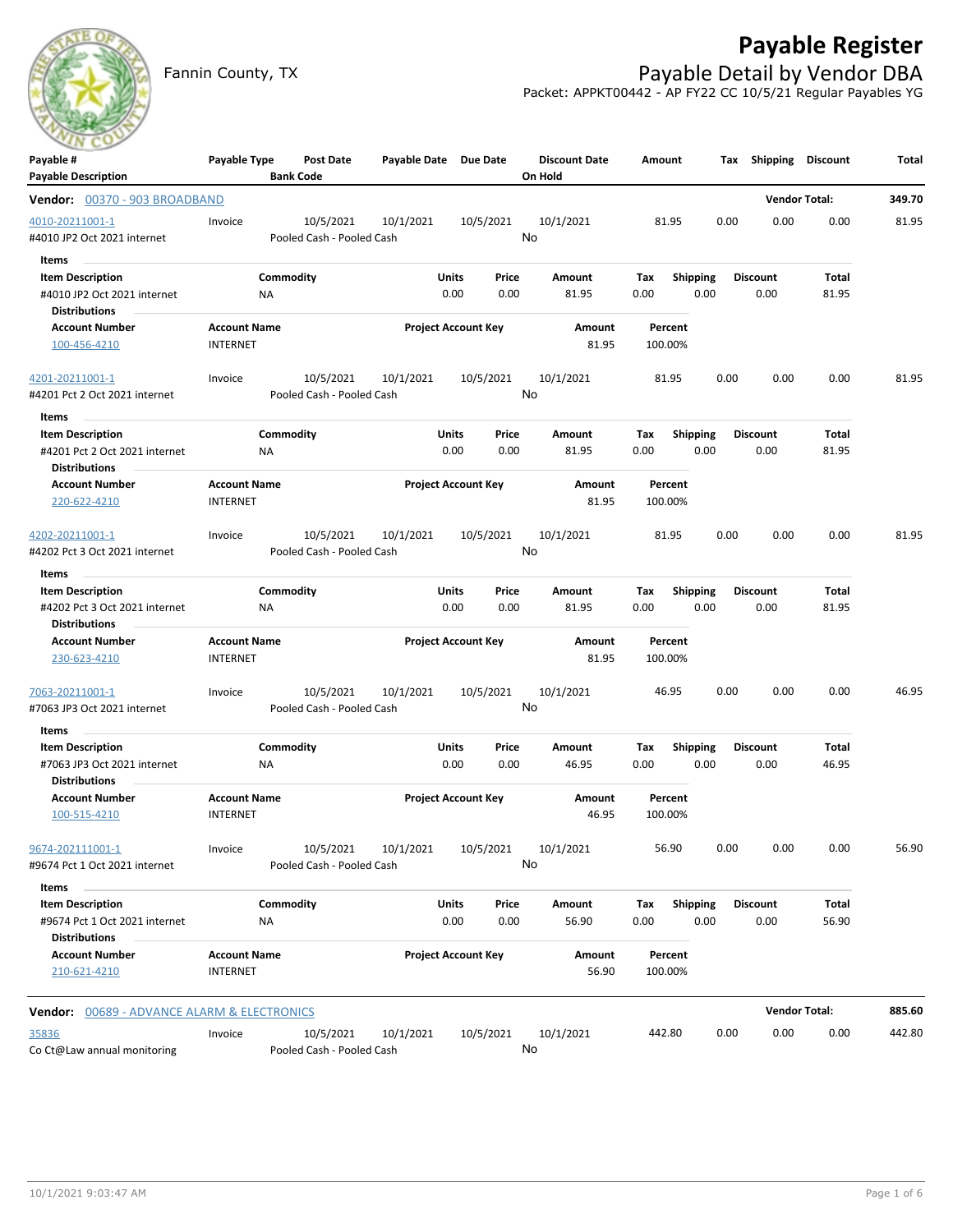| <b>Payable Register</b>                                                              |                                                |                  |                                        |                       |               |                            |                                 |                    |                         |      |                         |                   | Packet: APPKT00442 - AP FY22 CC 10/5/21 Regular Payables YG |
|--------------------------------------------------------------------------------------|------------------------------------------------|------------------|----------------------------------------|-----------------------|---------------|----------------------------|---------------------------------|--------------------|-------------------------|------|-------------------------|-------------------|-------------------------------------------------------------|
| Payable #<br><b>Payable Description</b>                                              | Payable Type                                   | <b>Bank Code</b> | Post Date                              | Payable Date Due Date |               |                            | <b>Discount Date</b><br>On Hold | Amount             |                         |      | Tax Shipping Discount   |                   | Total                                                       |
| Items                                                                                |                                                |                  |                                        |                       |               |                            |                                 |                    |                         |      |                         |                   |                                                             |
| <b>Item Description</b>                                                              |                                                | Commodity        |                                        |                       | Units         | Price                      | Amount                          | Tax                | <b>Shipping</b>         |      | <b>Discount</b>         | Total             |                                                             |
| Co Ct@Law annual monitoring<br><b>Distributions</b>                                  |                                                | Service          |                                        |                       | 0.00          | 0.00                       | 442.80                          | 0.00               | 0.00                    |      | 0.00                    | 442.80            |                                                             |
| <b>Account Number</b><br>100-518-4830                                                | <b>Account Name</b><br><b>ALARM MONITORING</b> |                  |                                        |                       |               | <b>Project Account Key</b> | Amount<br>442.80                |                    | Percent<br>100.00%      |      |                         |                   |                                                             |
|                                                                                      |                                                |                  |                                        |                       |               |                            |                                 |                    |                         |      |                         |                   |                                                             |
| 36014<br>DA/Co Clerk annual monitoring                                               | Invoice                                        |                  | 10/5/2021<br>Pooled Cash - Pooled Cash | 10/1/2021             |               | 10/5/2021                  | 10/1/2021<br>No                 |                    | 442.80                  | 0.00 | 0.00                    | 0.00              | 442.80                                                      |
| Items                                                                                |                                                |                  |                                        |                       |               |                            |                                 |                    |                         |      |                         |                   |                                                             |
| <b>Item Description</b>                                                              |                                                | Commodity        |                                        |                       | Units         | Price                      | Amount                          | Tax                | Shipping                |      | <b>Discount</b>         | Total             |                                                             |
| DA/Co Clerk annual monitoring<br><b>Distributions</b>                                |                                                | Service          |                                        |                       | 0.00          | 0.00                       | 442.80                          | 0.00               | 0.00                    |      | 0.00                    | 442.80            |                                                             |
| <b>Account Number</b><br>100-518-4830                                                | <b>Account Name</b><br><b>ALARM MONITORING</b> |                  |                                        |                       |               | <b>Project Account Key</b> | Amount<br>442.80                |                    | Percent<br>100.00%      |      |                         |                   |                                                             |
|                                                                                      |                                                |                  |                                        |                       |               |                            |                                 |                    |                         |      | <b>Vendor Total:</b>    |                   |                                                             |
| Vendor: 00481 - BBC Consulting                                                       |                                                |                  |                                        |                       |               |                            |                                 |                    |                         |      |                         |                   | 900.00                                                      |
| 8317<br>October consulting fee                                                       | Invoice                                        |                  | 10/5/2021<br>Pooled Cash - Pooled Cash | 10/1/2021             |               | 10/5/2021                  | 10/1/2021<br>No                 |                    | 900.00                  | 0.00 | 0.00                    | 0.00              | 900.00                                                      |
| Items                                                                                |                                                |                  |                                        |                       |               |                            |                                 |                    |                         |      |                         |                   |                                                             |
| <b>Item Description</b>                                                              |                                                | Commodity        |                                        |                       | Units         | Price                      | Amount                          | Tax                | Shipping                |      | <b>Discount</b>         | Total             |                                                             |
| October consulting fee<br>Distributions                                              |                                                | ΝA               |                                        |                       | 0.00          | 0.00                       | 900.00                          | 0.00               | 0.00                    |      | 0.00                    | 900.00            |                                                             |
| <b>Account Number</b><br>100-503-1070                                                | <b>Account Name</b>                            |                  | SALARY PART-TIME TECHNICIAN            |                       |               | <b>Project Account Key</b> | Amount<br>900.00                |                    | Percent<br>100.00%      |      |                         |                   |                                                             |
| <b>Vendor: 00406 - BRAZOS TRAILER MANUFACTURING LLC</b>                              |                                                |                  |                                        |                       |               |                            |                                 |                    |                         |      | <b>Vendor Total:</b>    |                   | 6,000.00                                                    |
| 10012902                                                                             | Invoice                                        |                  | 10/5/2021                              | 10/1/2021             |               | 10/5/2021                  | 10/1/2021                       | 3,000.00           |                         | 0.00 | 0.00                    | 0.00              | 3,000.00                                                    |
| Pct 2 belly dump #4135 6 mo lease<br>Items                                           |                                                |                  | Pooled Cash - Pooled Cash              |                       |               |                            | No                              |                    |                         |      |                         |                   |                                                             |
| <b>Item Description</b>                                                              |                                                | Commodity        |                                        |                       | Units         | Price                      | Amount                          | Tax                | <b>Shipping</b>         |      | <b>Discount</b>         | Total             |                                                             |
| Pct 2 belly dump #4135 6 mo lease<br><b>Distributions</b>                            |                                                | NA               |                                        |                       | 0.00          | 0.00                       | 3,000.00                        | 0.00               | 0.00                    |      | 0.00                    | 3,000.00          |                                                             |
| <b>Account Number</b><br>220-622-4600                                                | <b>Account Name</b><br>EQUIPMENT RENTAL/LEASE  |                  |                                        |                       |               | <b>Project Account Key</b> | Amount<br>3,000.00              |                    | Percent<br>100.00%      |      |                         |                   |                                                             |
| 10012903                                                                             | Invoice                                        |                  | 10/5/2021                              | 10/1/2021             |               | 10/5/2021                  | 10/1/2021                       | 3,000.00           |                         | 0.00 | 0.00                    | 0.00              | 3,000.00                                                    |
| Pct 3 belly dump #4134 6 mo lease                                                    |                                                |                  | Pooled Cash - Pooled Cash              |                       |               |                            | No                              |                    |                         |      |                         |                   |                                                             |
| Items                                                                                |                                                |                  |                                        |                       |               |                            |                                 |                    |                         |      |                         |                   |                                                             |
| <b>Item Description</b><br>Pct 3 belly dump #4134 6 mo lease<br><b>Distributions</b> |                                                | Commodity<br>ΝA  |                                        |                       | Units<br>0.00 | Price<br>0.00              | Amount<br>3,000.00              | Tax<br>0.00        | <b>Shipping</b><br>0.00 |      | <b>Discount</b><br>0.00 | Total<br>3,000.00 |                                                             |
| <b>Account Number</b><br>230-623-4600                                                | <b>Account Name</b><br>EQUIPMENT RENTAL/LEASE  |                  |                                        |                       |               | <b>Project Account Key</b> | Amount<br>3,000.00              | Percent<br>100.00% |                         |      |                         |                   |                                                             |
| Vendor: VEN02739 - City of Denton                                                    |                                                |                  |                                        |                       |               |                            |                                 |                    |                         |      | <b>Vendor Total:</b>    |                   | 200.00                                                      |
| INV0003041                                                                           | Invoice                                        |                  | 10/5/2021                              | 9/2/2021              |               | 10/5/2021                  | 9/2/2021                        |                    | 200.00                  | 0.00 | 0.00                    | 0.00              | 200.00                                                      |
| Basic Hostage Negotiator McCann/Williams                                             |                                                |                  | Pooled Cash - Pooled Cash              |                       |               |                            | No                              |                    |                         |      |                         |                   |                                                             |
| Items<br><b>Item Description</b>                                                     |                                                | Commodity        |                                        |                       | Units         | Price                      | Amount                          | Tax                | <b>Shipping</b>         |      | <b>Discount</b>         | Total             |                                                             |
| Basic Hostage Negotiator McCann/Williams NA<br><b>Distributions</b>                  |                                                |                  |                                        |                       | 0.00          | 0.00                       | 200.00                          | 0.00               | 0.00                    |      | 0.00                    | 200.00            |                                                             |
| Account Number<br>310-560-4270                                                       | <b>Account Name</b>                            |                  | OUT OF COUNTY TRAVEL/TRAINING          |                       |               | <b>Project Account Key</b> | Amount<br>200.00                |                    | Percent<br>100.00%      |      |                         |                   |                                                             |
| <b>Vendor:</b> 00727 - CORRECTIONS SOFTWARE SOLUTIONS, LP                            |                                                |                  |                                        |                       |               |                            |                                 |                    |                         |      | <b>Vendor Total:</b>    |                   | 107.00                                                      |
| 50526                                                                                | Invoice                                        |                  | 10/5/2021                              | 9/1/2021              |               | 10/5/2021                  | 9/1/2021                        |                    | 107.00                  | 0.00 | 0.00                    | 0.00              | 107.00                                                      |
| Oct 2021 software support                                                            |                                                |                  | Pooled Cash - Pooled Cash              |                       |               |                            | No                              |                    |                         |      |                         |                   |                                                             |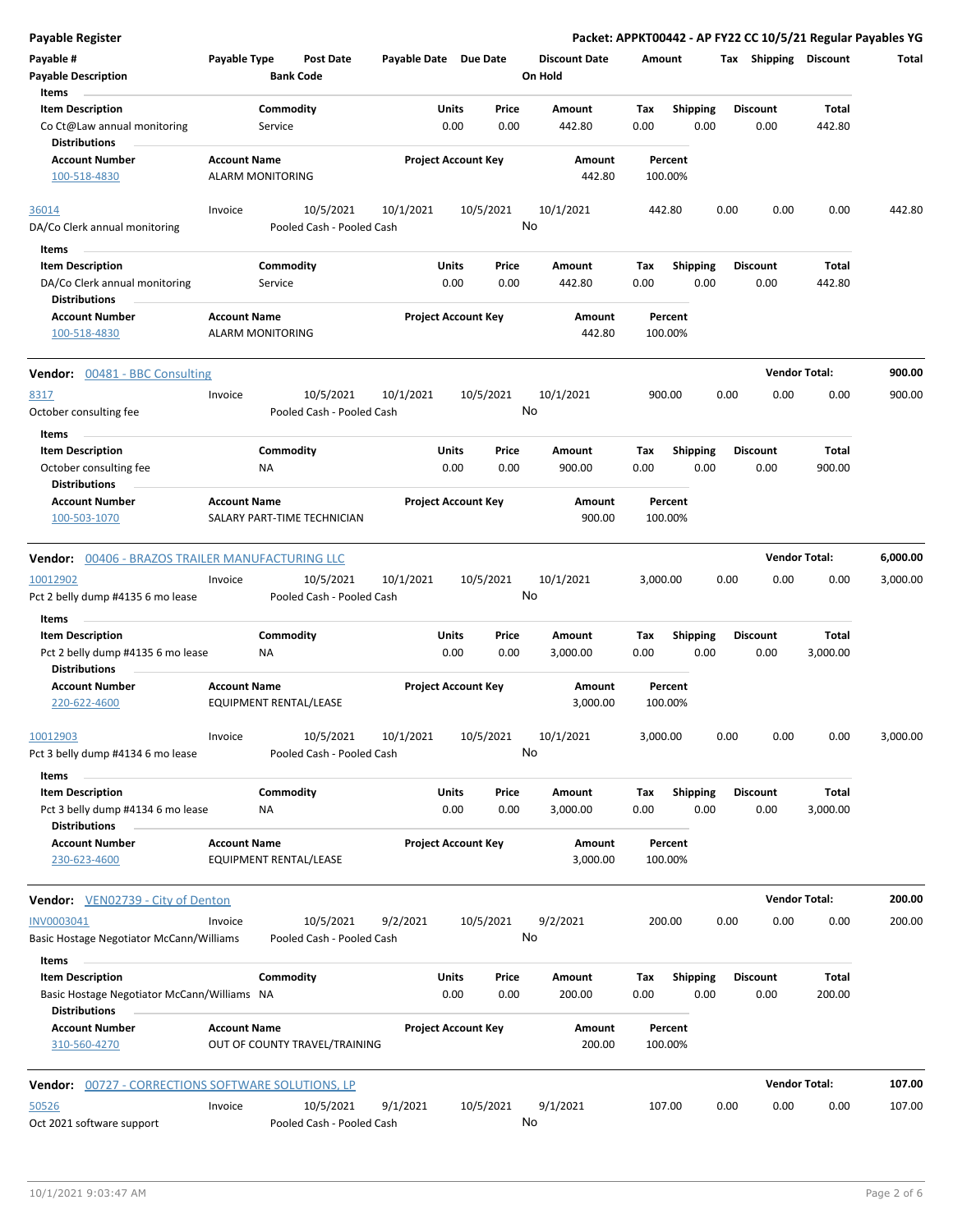| <b>Payable Register</b>                                   |                                             |                                        |                            |                            |                                 |                    |                         |      |                         |                       | Packet: APPKT00442 - AP FY22 CC 10/5/21 Regular Payables YG |
|-----------------------------------------------------------|---------------------------------------------|----------------------------------------|----------------------------|----------------------------|---------------------------------|--------------------|-------------------------|------|-------------------------|-----------------------|-------------------------------------------------------------|
| Payable #<br><b>Payable Description</b>                   | Payable Type                                | <b>Post Date</b><br><b>Bank Code</b>   | Payable Date Due Date      |                            | <b>Discount Date</b><br>On Hold | Amount             |                         |      |                         | Tax Shipping Discount | Total                                                       |
| Items                                                     |                                             |                                        |                            |                            |                                 |                    |                         |      |                         |                       |                                                             |
| <b>Item Description</b>                                   | Commodity                                   |                                        | Units                      | Price                      | Amount                          | Tax                | <b>Shipping</b>         |      | <b>Discount</b>         | Total                 |                                                             |
| Oct 2021 software support<br><b>Distributions</b>         | <b>NA</b>                                   |                                        |                            | 0.00<br>0.00               | 107.00                          | 0.00               | 0.00                    |      | 0.00                    | 107.00                |                                                             |
| <b>Account Number</b>                                     | <b>Account Name</b>                         |                                        |                            | <b>Project Account Key</b> | Amount                          |                    | Percent                 |      |                         |                       |                                                             |
| 100-573-4530                                              | <b>COMPUTER SOFTWARE</b>                    |                                        |                            |                            | 107.00                          | 100.00%            |                         |      |                         |                       |                                                             |
| Vendor: 00129 - FIRST ADMIN. JUDICIAL REGION              |                                             |                                        |                            |                            |                                 |                    |                         |      |                         | <b>Vendor Total:</b>  | 2,241.53                                                    |
| <b>INV0003040</b>                                         | Invoice                                     | 10/5/2021                              | 7/21/2021                  | 10/5/2021                  | 7/21/2021                       | 2,241.53           |                         | 0.00 | 0.00                    | 0.00                  | 2,241.53                                                    |
| FY22 administrative assessment                            |                                             | Pooled Cash - Pooled Cash              |                            |                            | No                              |                    |                         |      |                         |                       |                                                             |
| Items                                                     |                                             |                                        |                            |                            |                                 |                    |                         |      |                         |                       |                                                             |
| <b>Item Description</b>                                   | Commodity                                   |                                        | <b>Units</b>               | Price                      | Amount                          | Tax                | <b>Shipping</b>         |      | <b>Discount</b>         | Total                 |                                                             |
| FY22 administrative assessment                            | <b>NA</b>                                   |                                        |                            | 0.00<br>0.00               | 2,241.53                        | 0.00               | 0.00                    |      | 0.00                    | 2,241.53              |                                                             |
| Distributions                                             |                                             |                                        |                            |                            |                                 |                    |                         |      |                         |                       |                                                             |
| <b>Account Number</b>                                     | <b>Account Name</b>                         |                                        |                            | <b>Project Account Key</b> | Amount                          |                    | Percent                 |      |                         |                       |                                                             |
| 100-409-4810                                              | <b>DUES</b>                                 |                                        |                            |                            | 2,241.53                        | 100.00%            |                         |      |                         |                       |                                                             |
| Vendor: 00796 - INDIGENT HEALTHCARE SOLUTIONS, LTD        |                                             |                                        |                            |                            |                                 |                    |                         |      |                         | <b>Vendor Total:</b>  | 1,059.00                                                    |
| 72332                                                     | Invoice                                     | 10/5/2021                              | 9/1/2021                   | 10/5/2021                  | 9/1/2021                        | 1,059.00           |                         | 0.00 | 0.00                    | 0.00                  | 1,059.00                                                    |
| Oct 2021 software support                                 |                                             | Pooled Cash - Pooled Cash              |                            |                            | No                              |                    |                         |      |                         |                       |                                                             |
| Items                                                     |                                             |                                        |                            |                            |                                 |                    |                         |      |                         |                       |                                                             |
| <b>Item Description</b>                                   | Commodity<br>ΝA                             |                                        | Units                      | Price<br>0.00<br>0.00      | Amount                          | Tax<br>0.00        | <b>Shipping</b><br>0.00 |      | <b>Discount</b><br>0.00 | Total<br>1,059.00     |                                                             |
| Oct 2021 software support<br><b>Distributions</b>         |                                             |                                        |                            |                            | 1,059.00                        |                    |                         |      |                         |                       |                                                             |
| <b>Account Number</b>                                     | <b>Account Name</b>                         |                                        |                            | <b>Project Account Key</b> | Amount                          |                    | Percent                 |      |                         |                       |                                                             |
| 100-645-4530                                              | <b>COMPUTER SOFTWARE</b>                    |                                        |                            |                            | 1,059.00                        | 100.00%            |                         |      |                         |                       |                                                             |
| Vendor: 00444 - KONICA MINOLTA PREMIER FINANCE            |                                             |                                        |                            |                            |                                 |                    |                         |      |                         | <b>Vendor Total:</b>  | 114.68                                                      |
| 73913245                                                  | Invoice                                     | 10/5/2021                              | 9/25/2021                  | 9/25/2021                  | 9/25/2021                       | 114.68             |                         | 0.00 | 0.00                    | 0.00                  | 114.68                                                      |
| Oct 2021 copier 108 E Sam Rayburn                         |                                             | Pooled Cash - Pooled Cash              |                            |                            | No                              |                    |                         |      |                         |                       |                                                             |
| Items                                                     |                                             |                                        |                            |                            |                                 |                    |                         |      |                         |                       |                                                             |
| <b>Item Description</b>                                   | Commodity                                   |                                        | Units                      | Price                      | Amount                          | Tax                | Shipping                |      | <b>Discount</b>         | Total                 |                                                             |
| Oct 2021 copier 108 E Sam Rayburn<br><b>Distributions</b> | ΝA                                          |                                        |                            | 0.00<br>0.00               | 114.68                          | 0.00               | 0.00                    |      | 0.00                    | 114.68                |                                                             |
| Account Number<br>100-510-3150                            | <b>Account Name</b><br><b>COPIER RENTAL</b> |                                        | <b>Project Account Key</b> |                            | Amount<br>114.68                | Percent<br>100.00% |                         |      |                         |                       |                                                             |
|                                                           |                                             |                                        |                            |                            |                                 |                    |                         |      |                         |                       |                                                             |
| <b>Vendor:</b> VEN02081 - North Texas Crime Commission    |                                             |                                        |                            |                            |                                 |                    |                         |      |                         | <b>Vendor Total:</b>  | 125.00                                                      |
| 162072                                                    | Invoice                                     | 10/5/2021                              | 8/24/2021                  | 10/5/2021                  | 8/24/2021                       | 125.00             |                         | 0.00 | 0.00                    | 0.00                  | 125.00                                                      |
| 2022 membership                                           |                                             | Pooled Cash - Pooled Cash              |                            |                            | No                              |                    |                         |      |                         |                       |                                                             |
| Items<br><b>Item Description</b>                          | Commodity                                   |                                        | <b>Units</b>               | Price                      | Amount                          | Tax                |                         |      | Discount                | Total                 |                                                             |
| 2022 membership                                           | ΝA                                          |                                        |                            | 0.00<br>0.00               | 125.00                          | 0.00               | <b>Shipping</b><br>0.00 |      | 0.00                    | 125.00                |                                                             |
| <b>Distributions</b>                                      |                                             |                                        |                            |                            |                                 |                    |                         |      |                         |                       |                                                             |
| <b>Account Number</b><br>100-475-4810                     | <b>Account Name</b><br><b>DUES</b>          |                                        |                            | <b>Project Account Key</b> | Amount<br>125.00                | 100.00%            | Percent                 |      |                         |                       |                                                             |
| <b>Vendor: 00263 - ONSOLVE, LLC</b>                       |                                             |                                        |                            |                            |                                 |                    |                         |      |                         | <b>Vendor Total:</b>  | 14,277.82                                                   |
|                                                           |                                             |                                        |                            |                            |                                 |                    |                         |      |                         |                       |                                                             |
| 15188422<br>FY22 Code Red renewal                         | Invoice                                     | 10/5/2021<br>Pooled Cash - Pooled Cash | 8/10/2021                  | 10/5/2021                  | 8/10/2021<br>No                 | 14,277.82          |                         | 0.00 | 0.00                    | 0.00                  | 14,277.82                                                   |
|                                                           |                                             |                                        |                            |                            |                                 |                    |                         |      |                         |                       |                                                             |
| Items                                                     |                                             |                                        |                            |                            |                                 |                    |                         |      |                         |                       |                                                             |
| <b>Item Description</b>                                   | Commodity                                   |                                        | <b>Units</b>               | Price                      | Amount                          | Tax                | <b>Shipping</b>         |      | Discount                | Total                 |                                                             |
| FY22 Code Red renewal<br><b>Distributions</b>             | <b>NA</b>                                   |                                        |                            | 0.00<br>0.00               | 14,277.82                       | 0.00               | 0.00                    |      | 0.00                    | 14,277.82             |                                                             |
| <b>Account Number</b>                                     | <b>Account Name</b>                         |                                        |                            | <b>Project Account Key</b> | Amount                          |                    | Percent                 |      |                         |                       |                                                             |
| 100-406-4890                                              | CODE RED EARLY WARNING SYSTEM               |                                        |                            |                            | 14,277.82                       | 100.00%            |                         |      |                         |                       |                                                             |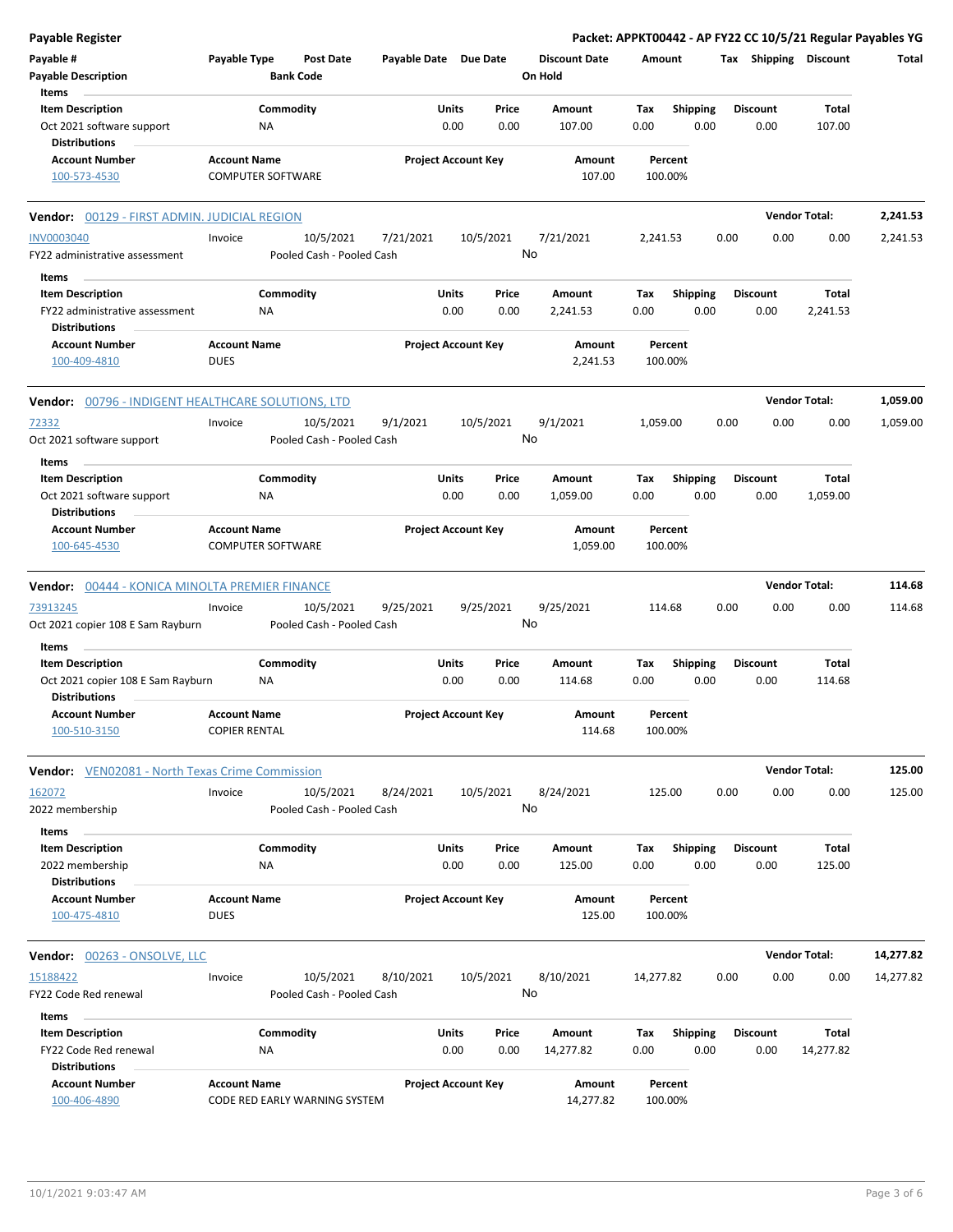| <b>Payable Register</b>                                  |                     |                               |                     |                            |                      |        |                 |                 | Packet: APPKT00442 - AP FY22 CC 10/5/21 Regular Payables YG |        |
|----------------------------------------------------------|---------------------|-------------------------------|---------------------|----------------------------|----------------------|--------|-----------------|-----------------|-------------------------------------------------------------|--------|
| Payable #                                                | Payable Type        | <b>Post Date</b>              | <b>Payable Date</b> | Due Date                   | <b>Discount Date</b> | Amount |                 | Shipping<br>Tax | <b>Discount</b>                                             | Total  |
| <b>Payable Description</b>                               |                     | <b>Bank Code</b>              |                     |                            | On Hold              |        |                 |                 |                                                             |        |
| VEN02292 - Whipple, Alicia<br>Vendor:                    |                     |                               |                     |                            |                      |        |                 |                 | <b>Vendor Total:</b>                                        | 617.60 |
| <b>INV0003079</b>                                        | Invoice             | 10/5/2021                     | 9/16/2021           | 10/5/2021                  | 9/16/2021            | 617.60 |                 | 0.00<br>0.00    | 0.00                                                        | 617.60 |
| 10/11-15/21 travel - miles/meals                         |                     | Pooled Cash - Pooled Cash     |                     |                            | No                   |        |                 |                 |                                                             |        |
| Items                                                    |                     |                               |                     |                            |                      |        |                 |                 |                                                             |        |
| <b>Item Description</b>                                  |                     | Commodity                     | Units               | Price                      | Amount               | Tax    | <b>Shipping</b> | <b>Discount</b> | <b>Total</b>                                                |        |
| 10/11-15/21 travel - miles/meals<br><b>Distributions</b> | <b>NA</b>           |                               |                     | 0.00<br>0.00               | 617.60               | 0.00   | 0.00            | 0.00            | 617.60                                                      |        |
| <b>Account Number</b>                                    | <b>Account Name</b> |                               |                     | <b>Project Account Key</b> | Amount               |        | Percent         |                 |                                                             |        |
| 100-495-4270                                             |                     | OUT OF COUNTY TRAVEL/TRAINING |                     |                            | 617.60               |        | 100.00%         |                 |                                                             |        |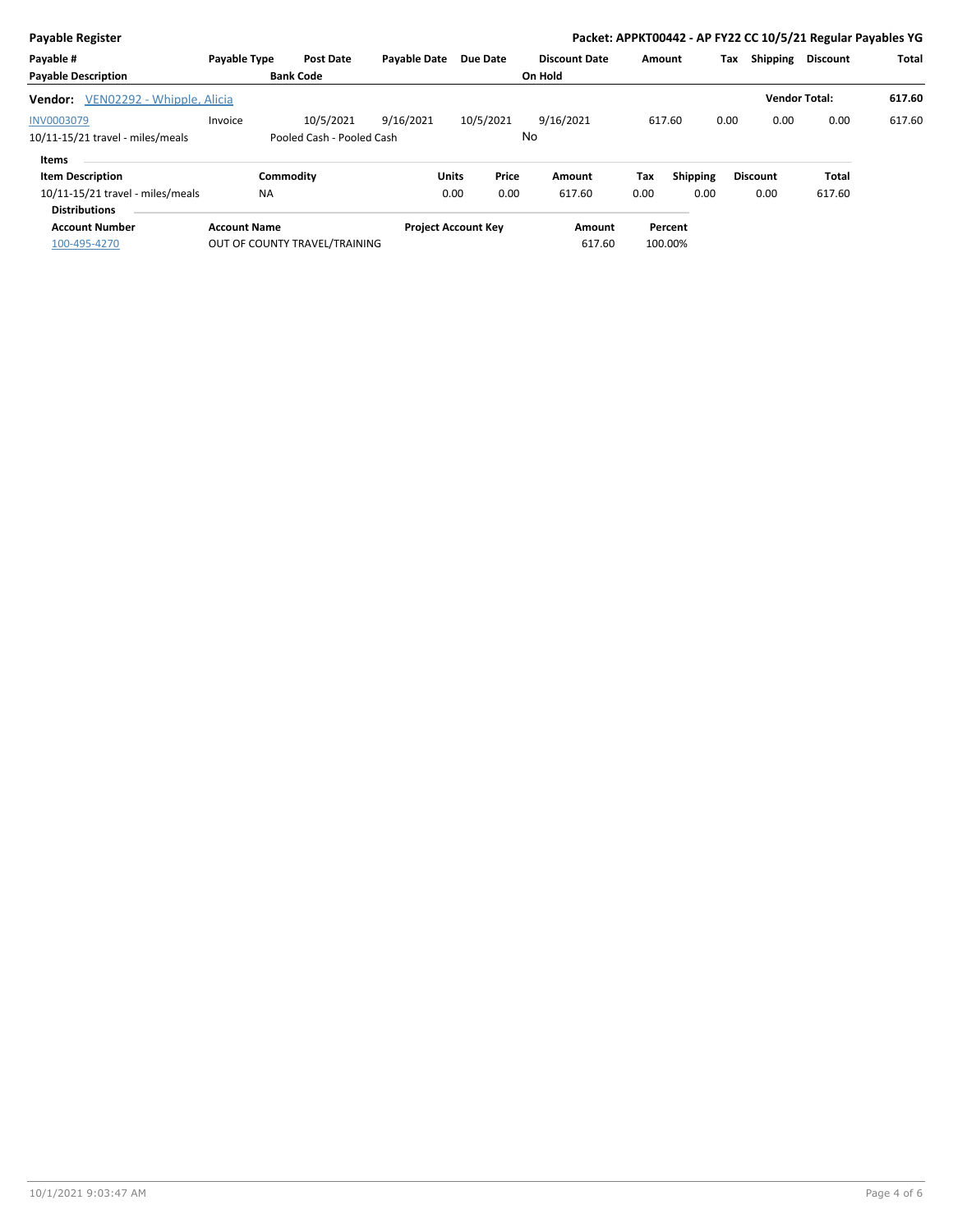## Payable Summary

| Type    | Count               | Gross     | Tax  | Shipping | <b>Discount</b> | Total     | <b>Manual Payment</b> | <b>Balance</b> |
|---------|---------------------|-----------|------|----------|-----------------|-----------|-----------------------|----------------|
| Invoice | 18                  | 26.877.93 | 0.00 | 0.00     | 0.00            | 26.877.93 | 0.00                  | 26,877.93      |
|         | <b>Grand Total:</b> | 26.877.93 | 0.00 | 0.00     | 0.00            | 26,877.93 | 0.00                  | 26,877.93      |